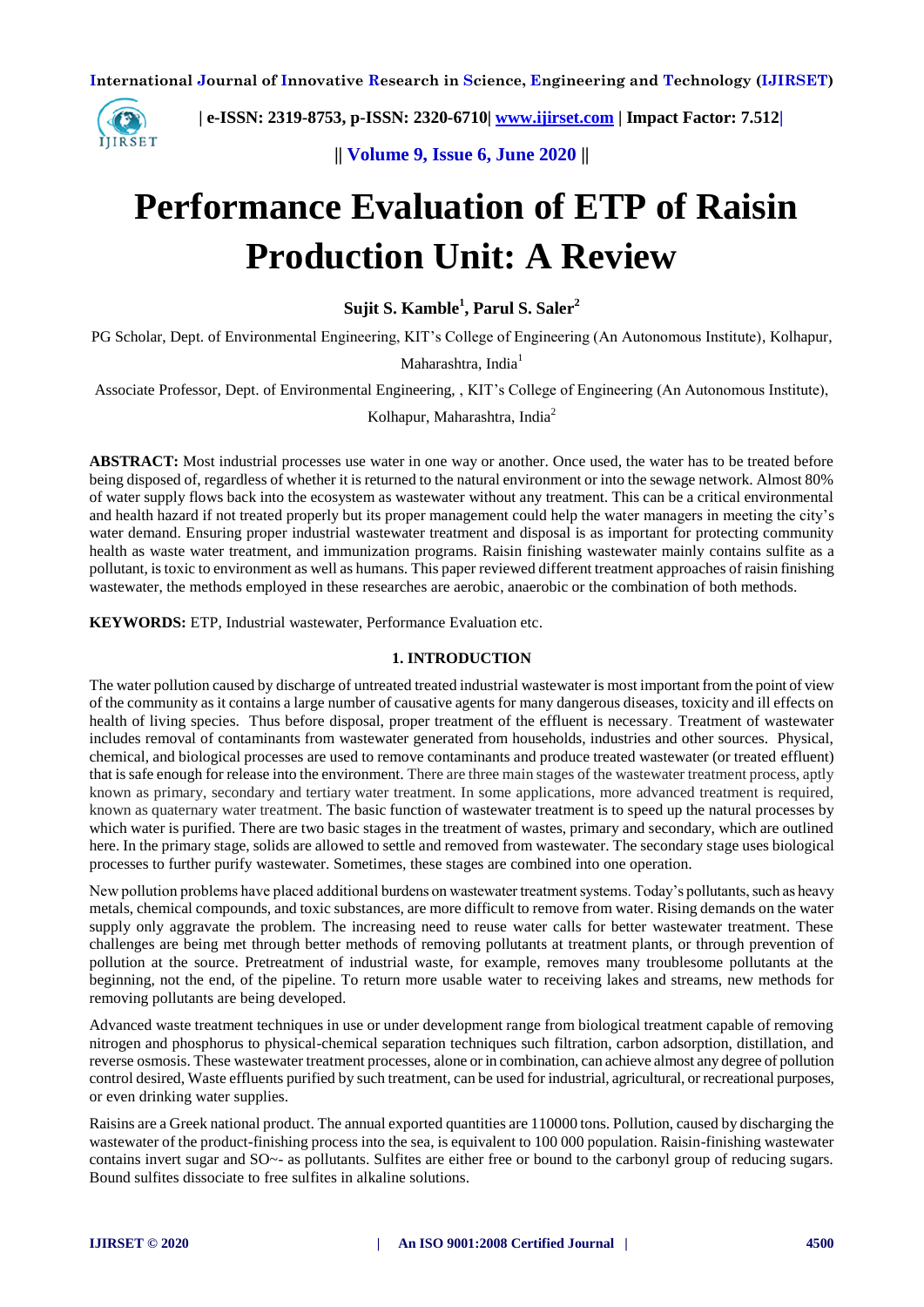**International Journal of Innovative Research in Science, Engineering and Technology (IJIRSET)**



 **| e-ISSN: 2319-8753, p-ISSN: 2320-6710| [www.ijirset.com](http://www.ijirset.com/) | Impact Factor: 7.512|**

## **|| Volume 9, Issue 6, June 2020 ||**

Industrial wastewater treatment covers the mechanisms and processes used to treat waters that have been contaminated in some way by anthropogenic industrial or commercial activities prior to its release into the environment or its re-use. Most industries produce some wet waste although recent trends in the developed world have been to minimize such production or recycle such waste within the production process. However, many industries remain dependent on processes that produce wastewaters. A treatment plant between the collection point and disposal point must be provided to treat the wastewater to bring the pollutants in the final effluent to prescribed standards as per the consent granted. Hence it is necessary to evaluate the performance of such treatment plants to have check on proper and desired functioning of the plants for overall protection of environment and health of the people who are likely to get in contact with it.

#### **II. LITERATURE REVIEW**

This paper reviews different treatment approaches found in papers.

The treatment of raisins processing wastewater using micellar-enhanced ultrafiltration (MEUF) with two cationic surfactants, hexadecyl pyridinium chloride and Cetyl trimethyl ammonium bromide, has been investigated. The effect of process parameters, such as transmembrane pressure (TMP), temperature, and surfactant concentration, on permeate flux and rejection of the wastewater pollutants have been studied. COD, turbidity, TDS, and electrical conductivity were selected as the indicators of wastewater pollution. The obtained results show that rising TMP or temperature led to rejection decrease and flux increase. However, rejection of pollutants increased and flux decreased with increasing surfactant concentration. Applying surfactants enhanced the rejection of the pollutants, thereby a considerable amount of wastewater pollution was omitted and the turbidity of the wastewater was decreased to a high extent through this process. As a result, the MEUF process can be applied as an efficient method for the treatment of raisins factories' wastewater.

According to the results, turbidity and COD showed the highest and lowest rejections, respectively. Rising TMP or temperature led to the rejection decrease and flux increase. However, rejection of pollutants increased and flux decreased with increasing surfactant concentration. Comparing CPC and CTAB, it is concluded that CPC provided higher rejection of pollutants. Moreover, the initial flux was higher when CPC was applied. [1]

The feasibility of recirculation of currant-finishing wastewater in a currant-wash process was investigated in a laboratory scale plant. Recycle ratios from 0% to 95% were examined. By increasing the recycle ratio, effluent BOD increased from 681 to 5378 mg/l, effluent COD from 3808 to 43,722 mg/l, total suspended solids from 12.3 to 57.7 g/l, total sugars from 2.57 to 42.13 g/l, total phosphorus from 0.79 to 5.14 mg/l, total Kjeldahl Nitrogen from 7.36 to 51.9 mg/l and total phenolic compounds from 0.095 to 1.13 g/l, while fresh water addition decreased from 6 to 0.3 kg/kg of currants processed and total sugars loss from 15.43 to 12.64 g/kg of currants processed. For a recycle ratio of 95%, the mass of currants recovered as a final product increased by 10% due to the proportional decrease in the sugars wasted per kg of currants processed. [2]

A case study of currant-wastewater treatment is analyzed. Chemical coagulation, acidification, mechanization, extended aeration, evapotranspiration are used. Advanced Oxidation of treated effluent using physico- chemical processes was applied to decrease COD and color to values appropriate for irrigation and under- ground aquifer recharge.The biological treatment of currant-wastewater is simple and very effective. The advanced oxidation of biologically treated effluent with physicochemical processes is also effective but expensive. Ozonation is more expensive than H202/UV radiation. It is estimated that half of the total cost for biologically removing 99% of the total daily amount of COD is equal to the oxidation cost for removing the remaining 1% of the total daily amount of COD. [3]

Two UASB reactors of 9 and 220 liters capacity and one AFB reactor of 9 liters capacity are described. The reactors operated with currant-finishing wastewater. Acclimation period was short provided that the reactors were seeded with active granular sludge. Performance of the AFB reactor was higher than the UASB reactor. Loadings of 16 and 21 kg/m<sup>3</sup> day in AFB resulted in COD removals of 95 and 85%, respectively. Loadings of 12.5 and  $10.2 \text{kg/m}^3$  day in the 220 and 9 liter UASB reactors resulted in COD removals of 93.5% and 95%, respectively. The acclimation period for the UASB reactor was very long. This is due to the fact that effluent from an anaerobic reactor was used for seeding instead of sludge.

As soon as granulation began to take place, the COD loading was increased rapidly up to 12.5 kg/m  $^3$  day. Granulation started when the feed wastewater contained lime used for suspended solids removal. This happened on day 110 after start up with currant-wastewater. COD loading was increased to 15 and 16 kg/m<sup>3</sup> day after 55 and 110 day. [4]